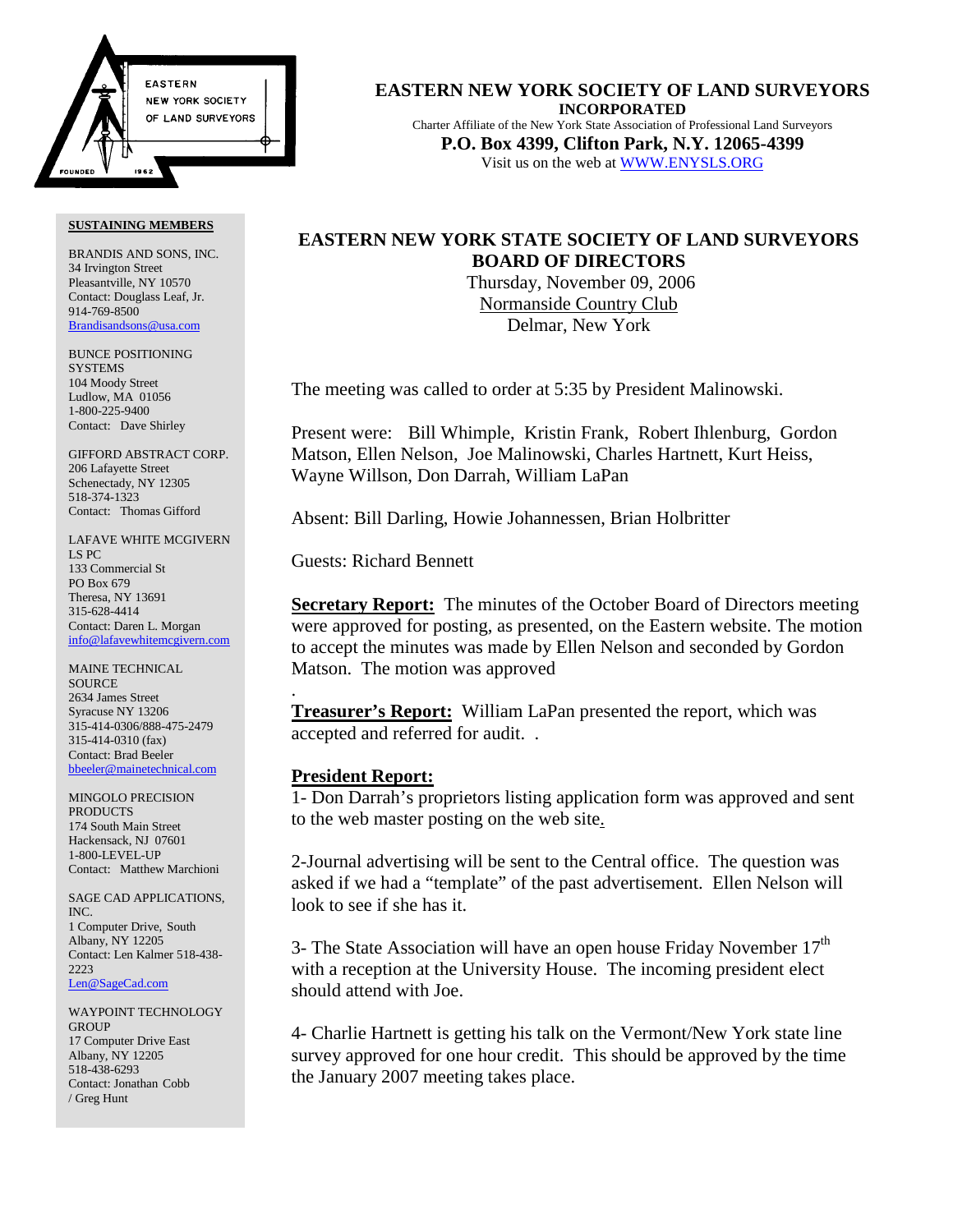BRANDIS AND SONS, INC. 34 Irvington Street Pleasantville, NY 10570 Contact: Douglass Leaf, Jr. 914-769-8500 Brandisandsons@usa.com

BUNCE POSITIONING **SYSTEMS** 104 Moody Street Ludlow, MA 01056 1-800-225-9400 Contact: Dave Shirley

GIFFORD ABSTRACT CORP. 206 Lafayette Street Schenectady, NY 12305 518-374-1323 Contact: Thomas Gifford

LAFAVE WHITE MCGIVERN LS PC 133 Commercial St PO Box 679 Theresa, NY 13691 315-628-4414 Contact: Daren L. Morgan info@lafavewhitemcgivern.com

MAINE TECHNICAL **SOURCE** 2634 James Street Syracuse NY 13206 315-414-0306/888-475-2479 315-414-0310 (fax) Contact: Brad Beeler bbeeler@mainetechnical.com

MINGOLO PRECISION PRODUCTS 174 South Main Street Hackensack, NJ 07601 1-800-LEVEL-UP Contact: Matthew Marchioni

SAGE CAD APPLICATIONS, INC. 1 Computer Drive, South Albany, NY 12205 Contact: Len Kalmer 518-438- 2223 Len@SageCad.com

WAYPOINT TECHNOLOGY **GROUP** 17 Computer Drive East Albany, NY 12205 518-438-6293 Contact: Jonathan Cobb / Greg Hunt

5- The Central Office reported a good response from the membership survey.

6- Joe reminded all to sign up for the conference early if you want to get the preferred courses. Several classes are already nearly full. December 01, 2006 is the early bird deadline.

7- The Central Office is looking for additional members for the Education Committee.

8- An article was passed around that stated Warren County Real Property had GPS units and was uncovering County monument markers.

9- Charlie Hartnett as sent a letter to all Rensselaer County Surveyors asking for support to bring attention to the poor manor in which records are being preserved by the Rensselaer County Clerk.

10-

## **Executive Vice President's Report: Bill Darling –Absent-**

**Vice President's Report:** Bill Whimple Reported that he has signed up to be a member of the State Education Committee. He also stated that there are several additional one credit hour presentations being worked on for approval and presentation at our dinner meetings.

There was a discussion about the NYS Spatial Reference Network and the use of a reference latitude/longitude on survey maps.

## **COMMITTEE REPORTS:**

------- STANDING COMMITTEES -----

Constitution & By-laws: Chuck Lent, Chair

Kurt Heiss has changed the Constitution to reflect 1996 changes that were believed to have been made. Due to the uncertainty of the when a vote may have been take and misplaced meeting minutes it was decided to post the changes, have the Board Review them and re-vote on the changes at an upcoming meeting.

Continuing Education: Chuck Lent, Chair / Jody (Ellen Nelson)

Ellen is talking to Ken Ayers about creating a new seminar presentation. He has asked for an advance to formulate a new program. Ellen asked if we had the money to spend for this. No action was taken.

Ethics & Business Practice: Richard Bennett, Chair, Don Darrah, Howie Johannssen, Jim Vianna

Charlie Harnett reminded us that the committee would field questions and try to mediate any future questions on ethical practice.

Finance: Bill Darling, Chair -Bill LaPan reported that he is working on the budget.

# **EASTERN NEW YORK SOCIETY OF LAND SURVEYORS, INC.**

| President: Joseph G. Malinowski               | Joseph Malinowski      | 2007 | <b>Bill Darling</b>     | 2008 | <b>Don Darrah</b>                        | 2009 |
|-----------------------------------------------|------------------------|------|-------------------------|------|------------------------------------------|------|
| <b>Executive Vice-President: Bill Darling</b> | Ellen Nelson           | 2007 | <b>Charlie Hartnett</b> | 2008 | C. Howard Johannessen                    | 2009 |
| Vice-President: William Whimple               | <b>William Whimple</b> | 2007 | <b>Robert Ihlenburg</b> | 2008 | <b>Gordon Matson</b>                     | 2009 |
| Secretary: Robert J. Ihlenburg                | <b>Kurt Heiss</b>      | 2007 | <b>Wavne Willson</b>    | 2008 | <b>Kristin Frank</b>                     | 2009 |
| Treasurer: William S. LaPan                   |                        |      |                         |      | <b>Past President - Brian Holbritter</b> |      |
| ______________                                | .                      |      |                         |      |                                          |      |

**Director N.Y. State Assoc. of Professional Land Surveyors - Joseph Malinowski (518) 371-0799 Director N.Y. State Assoc. of Professional Land Surveyors - Bill Darling (518) 279-9726** President's Address - 1279 Van Antwerp Road, Schenectady, NY 12309 jmalinowski@mjels.com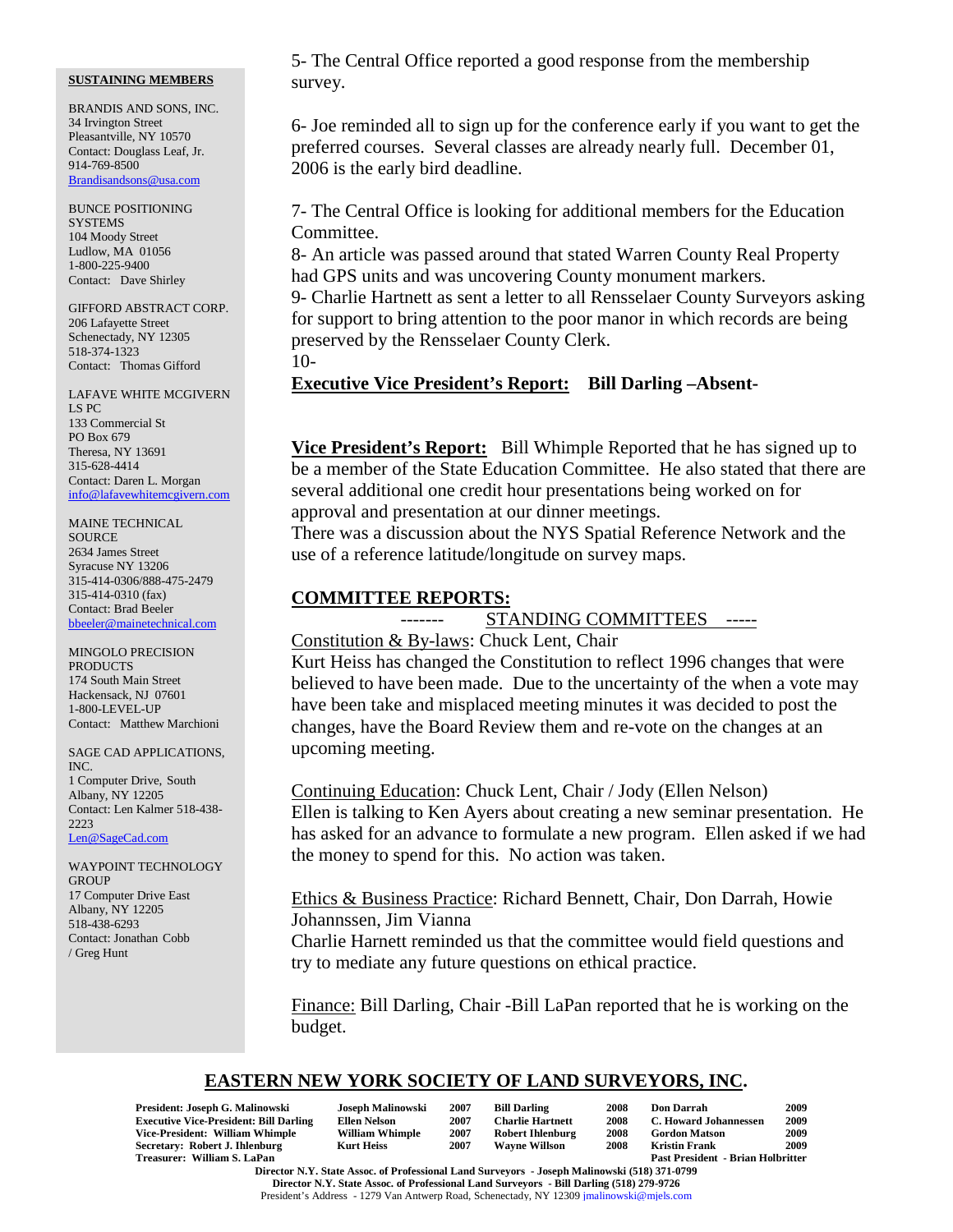BRANDIS AND SONS, INC. 34 Irvington Street Pleasantville, NY 10570 Contact: Douglass Leaf, Jr. 914-769-8500 Brandisandsons@usa.com

BUNCE POSITIONING **SYSTEMS** 104 Moody Street Ludlow, MA 01056 1-800-225-9400 Contact: Dave Shirley

GIFFORD ABSTRACT CORP. 206 Lafayette Street Schenectady, NY 12305 518-374-1323 Contact: Thomas Gifford

LAFAVE WHITE MCGIVERN LS PC 133 Commercial St PO Box 679 Theresa, NY 13691 315-628-4414 Contact: Daren L. Morgan info@lafavewhitemcgivern.com

MAINE TECHNICAL **SOURCE** 2634 James Street Syracuse NY 13206 315-414-0306/888-475-2479 315-414-0310 (fax) Contact: Brad Beeler bbeeler@mainetechnical.com

MINGOLO PRECISION **PRODUCTS** 174 South Main Street Hackensack, NJ 07601 1-800-LEVEL-UP Contact: Matthew Marchioni

SAGE CAD APPLICATIONS, INC. 1 Computer Drive, South Albany, NY 12205 Contact: Len Kalmer 518-438- 2223 Len@SageCad.com

WAYPOINT TECHNOLOGY **GROUP** 17 Computer Drive East Albany, NY 12205 518-438-6293 Contact: Jonathan Cobb / Greg Hunt

Legislative Committee: Ellen Nelson, Chair Howie Johannessen –

- 1- A bill has been introduced that would require OSHA safety training for any Public Service job
- 2- Surveyors have been added to the mechanic lien law
- 3- An attempt is being made to expand the course offering for continuing educations credits to include business courses.

Membership: Gordon Matson, Chair – It was reported that we have 166 members. There are 13 delinquent members that Gordon will telephone.

### Program: Bill Whimple, Chair, Charlie Hartnett

The April 2007 meeting program will be about GIS. This program may also be awarded 1 continuing education credit. Information will be posted on the web sit and also e-mailed to the membership.

Public Relations: Jim Vianna, Chair, Wayne Willson It was reported that we have signed up for the Home Show (February). We need new pamphlets to be passed out. I was hoped that they can be updated with newer information.

Scholastic Development, Scholarship: Brian Holibritter, Chair, Kurt Heiss, Ellen Nelson, Kristin Frank---

Scholarship applicants are out to Alfred, the Ranger School, Paul Smith's and Mohawk Valley. Interview will be help by the committee at each school on or around December 05.

Technical information: This committee needs a chair and general members. No Report.

## TEMPORARY COMMITTEES

Website: Kurt Heiss, Chair, Ellen Nelson – - Kurt is working on getting the handbook on line. He has also contacted the NYS Association of County Clerks and asking for specific filing fees and map size requirements for each of the Counties. This will be posted on the web site.

Nominating Jim Vienna and Jody Lounsbury Votes are in and will be counted at the general membership meeting. Senior members nominated for election are: Matthew J. Bowe, William T. Whimple and Kevin C. Waldruff. Associated members are: Eric Crampton and David Schmidt.

# **EASTERN NEW YORK SOCIETY OF LAND SURVEYORS, INC.**

| President: Joseph G. Malinowski               | Joseph Malinowski      | 2007 | <b>Bill Darling</b>     | 2008 | <b>Don Darrah</b>                        | 2009 |
|-----------------------------------------------|------------------------|------|-------------------------|------|------------------------------------------|------|
| <b>Executive Vice-President: Bill Darling</b> | Ellen Nelson           | 2007 | <b>Charlie Hartnett</b> | 2008 | C. Howard Johannessen                    | 2009 |
| Vice-President: William Whimple               | <b>William Whimple</b> | 2007 | <b>Robert Ihlenburg</b> | 2008 | <b>Gordon Matson</b>                     | 2009 |
| Secretary: Robert J. Ihlenburg                | <b>Kurt Heiss</b>      | 2007 | <b>Wavne Willson</b>    | 2008 | <b>Kristin Frank</b>                     | 2009 |
| Treasurer: William S. LaPan                   |                        |      |                         |      | <b>Past President - Brian Holbritter</b> |      |

| <b>Joseph Malinowsl</b> |
|-------------------------|
| <b>Ellen Nelson</b>     |
| <b>William Whimple</b>  |
| <b>Kurt Heiss</b>       |

| rtnett |  |
|--------|--|
| nburg  |  |
| lson   |  |
|        |  |
|        |  |

| n Darrah                         | 2009 |
|----------------------------------|------|
| <b>Howard Johannessen</b>        | 2009 |
| rdon Matson                      | 2009 |
| istin Frank                      | 2009 |
| st President  - Brian Holbritter |      |

**Director N.Y. State Assoc. of Professional Land Surveyors - Joseph Malinowski (518) 371-0799 Director N.Y. State Assoc. of Professional Land Surveyors - Bill Darling (518) 279-9726** President's Address - 1279 Van Antwerp Road, Schenectady, NY 12309 jmalinowski@mjels.com